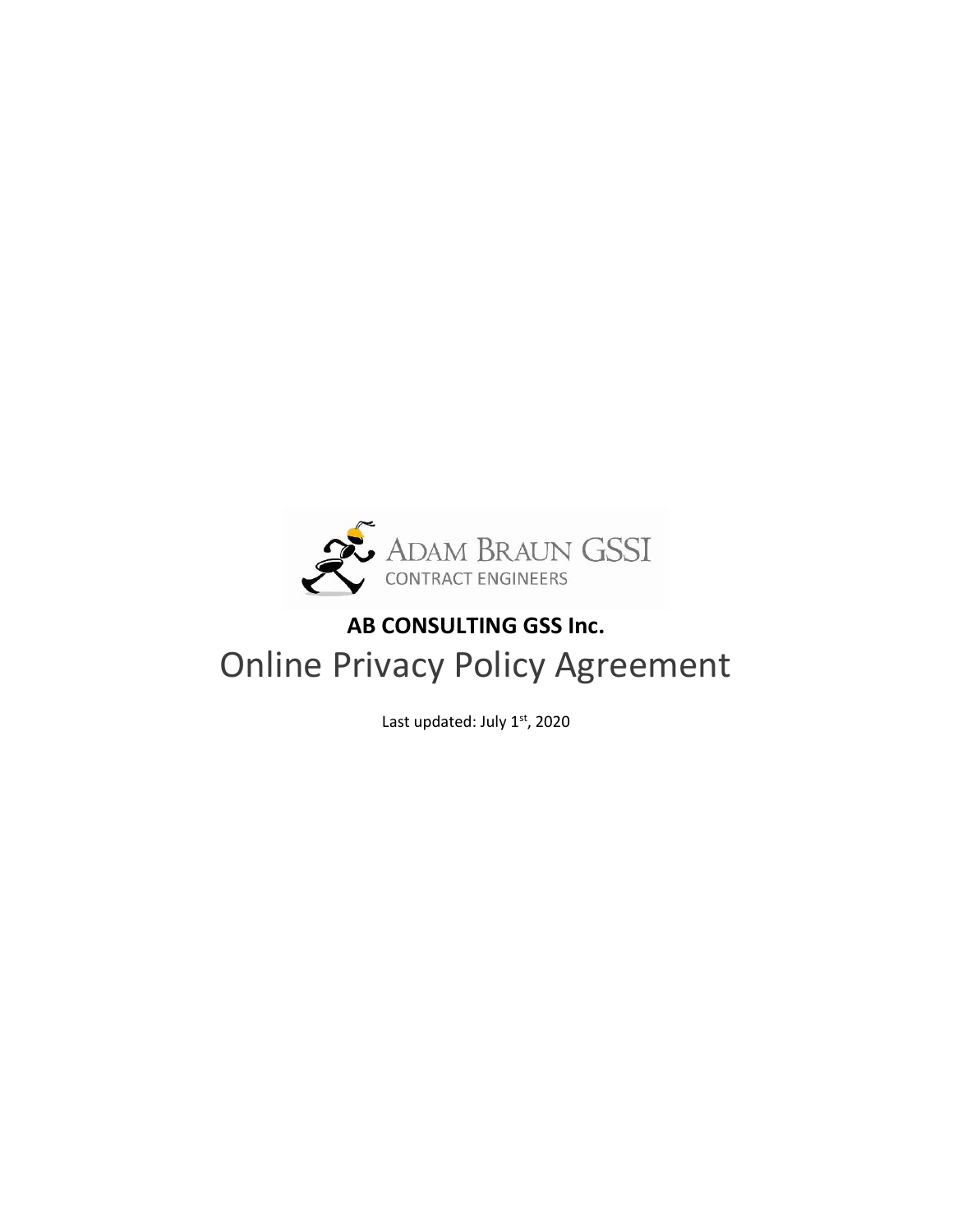AB Consulting GSS, Inc. (ABGSSI) values its users' privacy. This Privacy Policy ("Policy") will help you understand how we collect and use personal information from those who visit our website or make use of our online facilities and services, and what we will and will not do with the information we collect. Our Policy has been designed and created to ensure those affiliated with ABGSSI of our commitment and realization of our obligation not only to meet, but to exceed, most existing privacy standards.

We reserve the right to make changes to this Policy at any time. If you want to make sure that you are up to date with the latest changes, we advise you to frequently visit this page. If at any point in time ABGSSI decides to make use of any personally identifiable information on file, in a manner vastly different from that which was stated when this information was initially collected, the user or users shall be promptly notified by email. Users at that time shall have the option as to whether to permit the use of their information in this separate manner.

This Policy applies to ABGSSI, and it governs any and all data collection and usage by us. Through the use of https://abgssi.com, you are therefore consenting to the data collection procedures expressed in this Policy.

Please note that this Policy does not govern the collection and use of information by companies that ABGSSI does not control, nor by individuals not employed or managed by us.

If you visit a website that we mention or link to, be sure to review its privacy policy before providing the site with information. It is highly recommended and suggested that you review the privacy policies and statements of any website you choose to use or frequent to better understand the way in which websites garner, make use of and share the information collected.

Specifically, this Policy will inform you of the following:

- 1. What personally identifiable information is collected from you through our website;
- 2. Why we collect personally identifiable information and the legal basis for such collection;
- 3. How we use the collected information and with whom it may be shared;
- 4. What choices are available to you regarding the use of your data; and
- 5. The security procedures in place to protect the misuse of your information.

#### Information We Collect

It is always up to you whether to disclose personally identifiable information to us, although if you elect not to do so, we reserve the right not to register you as a user or provide you with any products or services. This website collects various types of information, such as:

- Voluntarily provided information which may include your name, state of residence, email address, work experience, etc. which may be used to identify you as a potential customer or candidate for ABGSSI projects.
- Information automatically collected when visiting our website, which may include cookies, third party tracking technologies and server logs.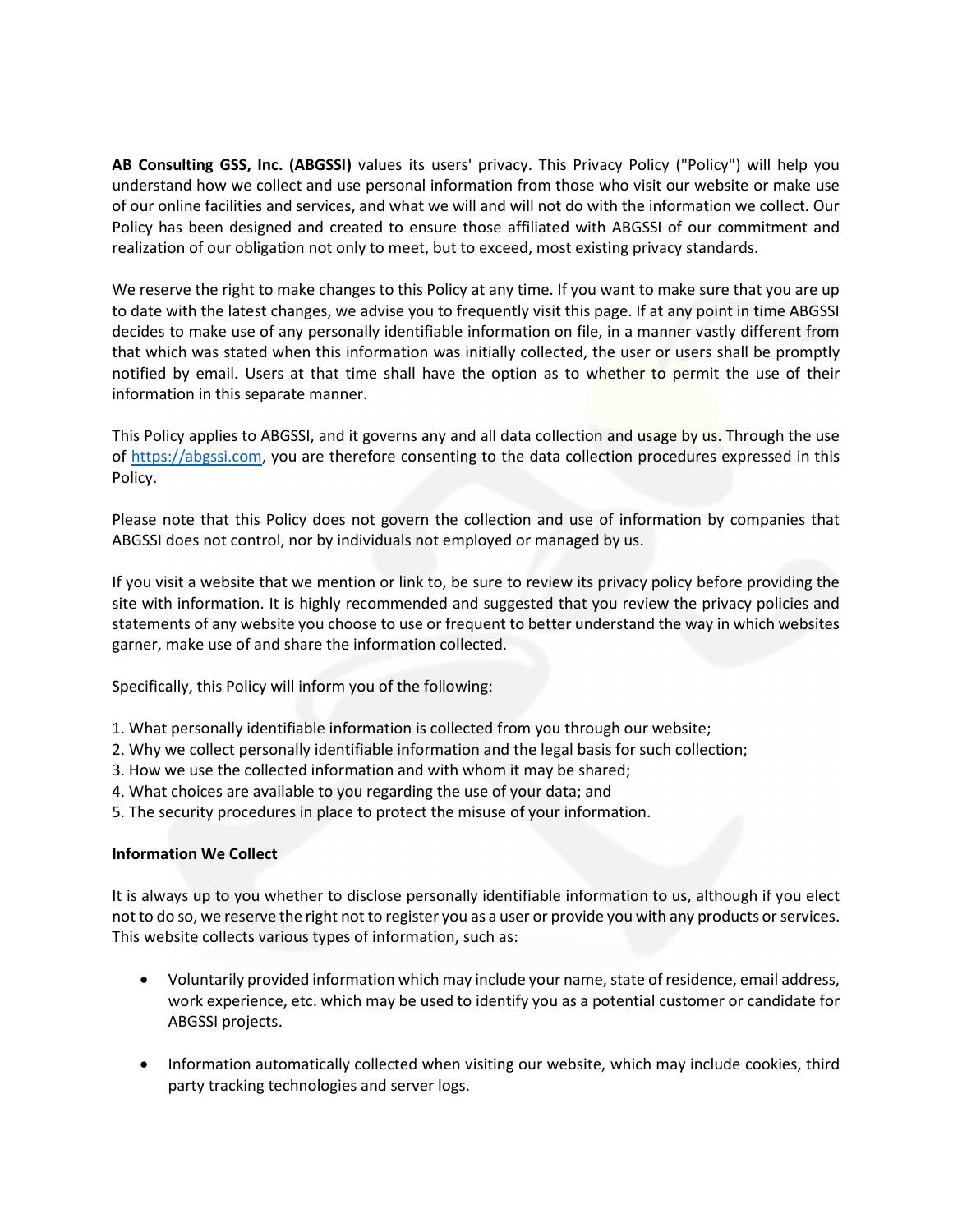ABGSSI does not collect non-personal anonymous demographic information such as gender, household income, political affiliation, race and religion, the type of browser, IP address, or type of operating system you are using.

ABGSSI may deem it necessary, from time to time, to follow websites that our users may frequent to gleam what types of services and products may be the most popular to customers or the general public.

Please rest assured that this site will only collect personal information that you knowingly and willingly provide to us by way of surveys, completed membership forms, and emails. It is the intent of this site to use personal information only for the purpose for which it was requested, and any additional uses specifically provided for on this Policy.

# Why We Collect Information and For How Long

We are collecting your data for several reasons:

- To better understand your needs and provide you with the services you have requested;
- To fulfill our legitimate interest in improving our services and products;
- To send you promotional emails containing information we think you may like when we have your consent to do so;
- To contact you to fill out surveys or participate in other types of market research, when we have your consent to do so;
- To customize our website according to your online behavior and personal preferences.

The data we collect from you will be stored for no longer than necessary. The length of time we retain said information will be determined based upon the following criteria: the length of time your personal information remains relevant; the length of time it is reasonable to keep records to demonstrate that we have fulfilled our duties and obligations; any limitation periods within which claims might be made; any retention periods prescribed by law or recommended by regulators, professional bodies or associations; the type of contract we have with you, the existence of your consent, and our legitimate interest in keeping such information as stated in this Policy.

# Use of Information Collected

ABGSSI does not now, nor will it in the future, sell, rent or lease any of its customer lists and/or names to any third parties.

ABGSSI may collect and may make use of personal information to assist in the operation of our website and to ensure delivery of the services you need and request. At times, we may find it necessary to use personally identifiable information as a means to keep you informed of other possible products and/or services that may be available to you from https://abgssi.com.

ABGSSI may also be in contact with you with regards to completing surveys and/or research questionnaires related to your opinion of current or potential future services that may be offered.

ABGSSI uses various third-party social media features including but not limited to Facebook, LinkedIn and other interactive programs. These may collect your IP address and require cookies to work properly. These services are governed by the privacy policies of the providers and are not within ABGSSI's control.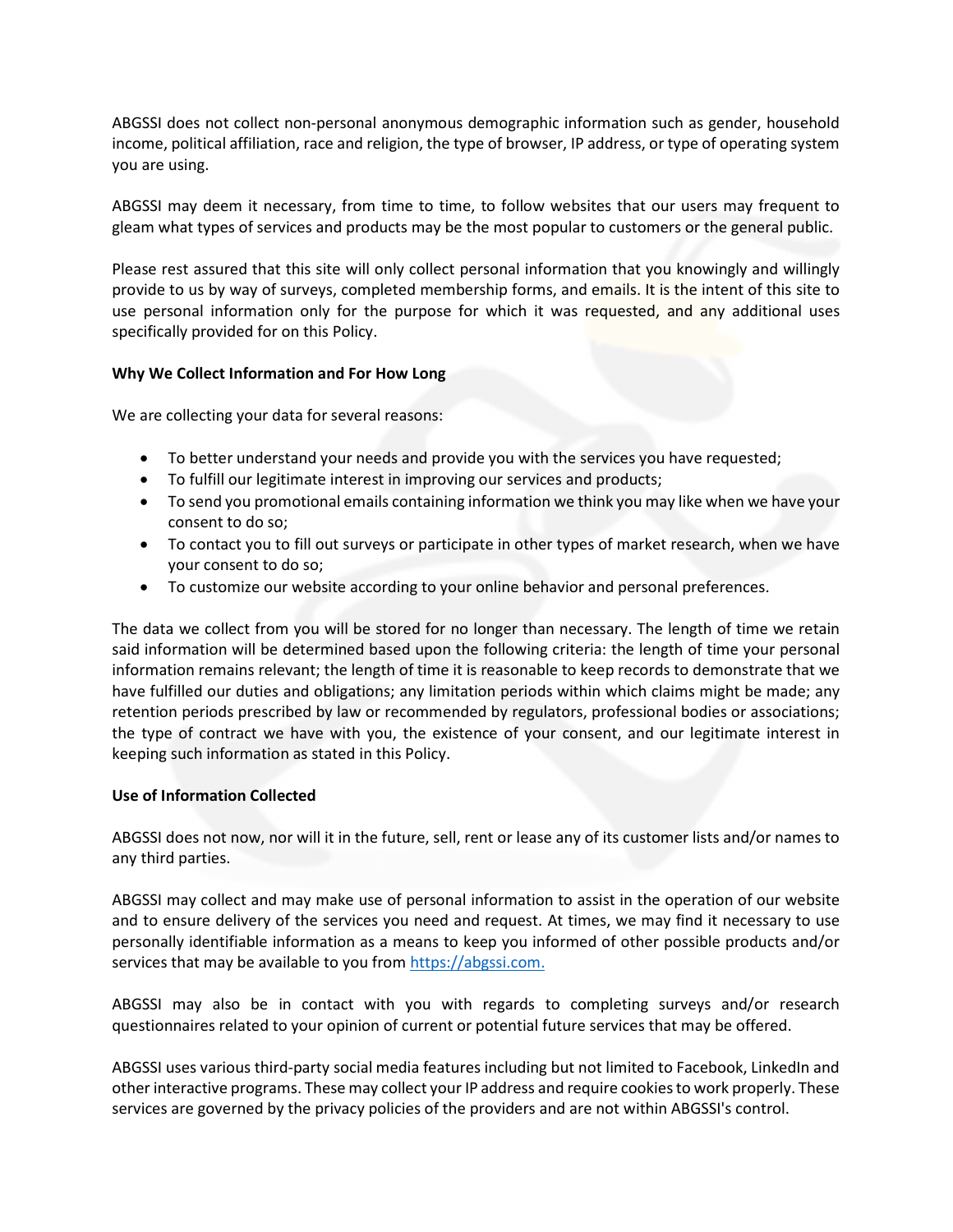## Disclosure of Information

ABGSSI may not use or disclose the information provided by you except under the following circumstances:

- as necessary to provide services or products you have requested;
- in other ways described in this Policy or to which you have otherwise consented;
- in the aggregate with other information in such a way so that your identity cannot reasonably be determined;
- as required by law, or in response to a subpoena or search warrant;
- to outside auditors who have agreed to keep the information confidential;
- as necessary to enforce the Terms of Service;
- as necessary to maintain, safeguard and preserve all the rights and property of ABGSSI

#### Non-Marketing Purposes

ABGSSI greatly respects your privacy. We do maintain and reserve the right to contact you if needed for non-marketing purposes (such as bug alerts, security breaches, account issues, and/or changes in ABGSSI products and services). In certain circumstances, we may use our website, newspapers, or other public means to post a notice.

#### Children under the age of 13

ABGSSI's website is not directed to, and does not knowingly collect personal identifiable information from, children under the age of thirteen (13). If it is determined that such information has been inadvertently collected on anyone under the age of thirteen (13), we shall immediately take the necessary steps to ensure that such information is deleted from our system's database, or in the alternative, that verifiable parental consent is obtained for the use and storage of such information. Anyone under the age of thirteen (13) must seek and obtain parent or guardian permission to use this website.

#### Unsubscribe or Opt-Out

All users and visitors to our website have the option to discontinue receiving communications from us by way of email or newsletters. To discontinue or unsubscribe from our website please send an email that you wish to unsubscribe to admin@abgssi.com. If you wish to unsubscribe or opt-out from any third-party websites, you must go to that specific website to unsubscribe or opt out. ABGSSI will continue to adhere to this Policy with respect to any personal information previously collected.

#### Links to Other Websites

Our website does contain links to affiliate and other websites. ABGSSI does not claim nor accept responsibility for any privacy policies, practices and/or procedures of other such websites. Therefore, we encourage all users and visitors to be aware when they leave our website and to read the privacy statements of every website that collects personally identifiable information. This Privacy Policy Agreement applies only and solely to the information collected by our website.

#### Notice to European Union Users

ABGSSI's operations are located primarily in the United States. If you provide information to us, the information will be transferred out of the European Union (EU) and sent to the United States. (The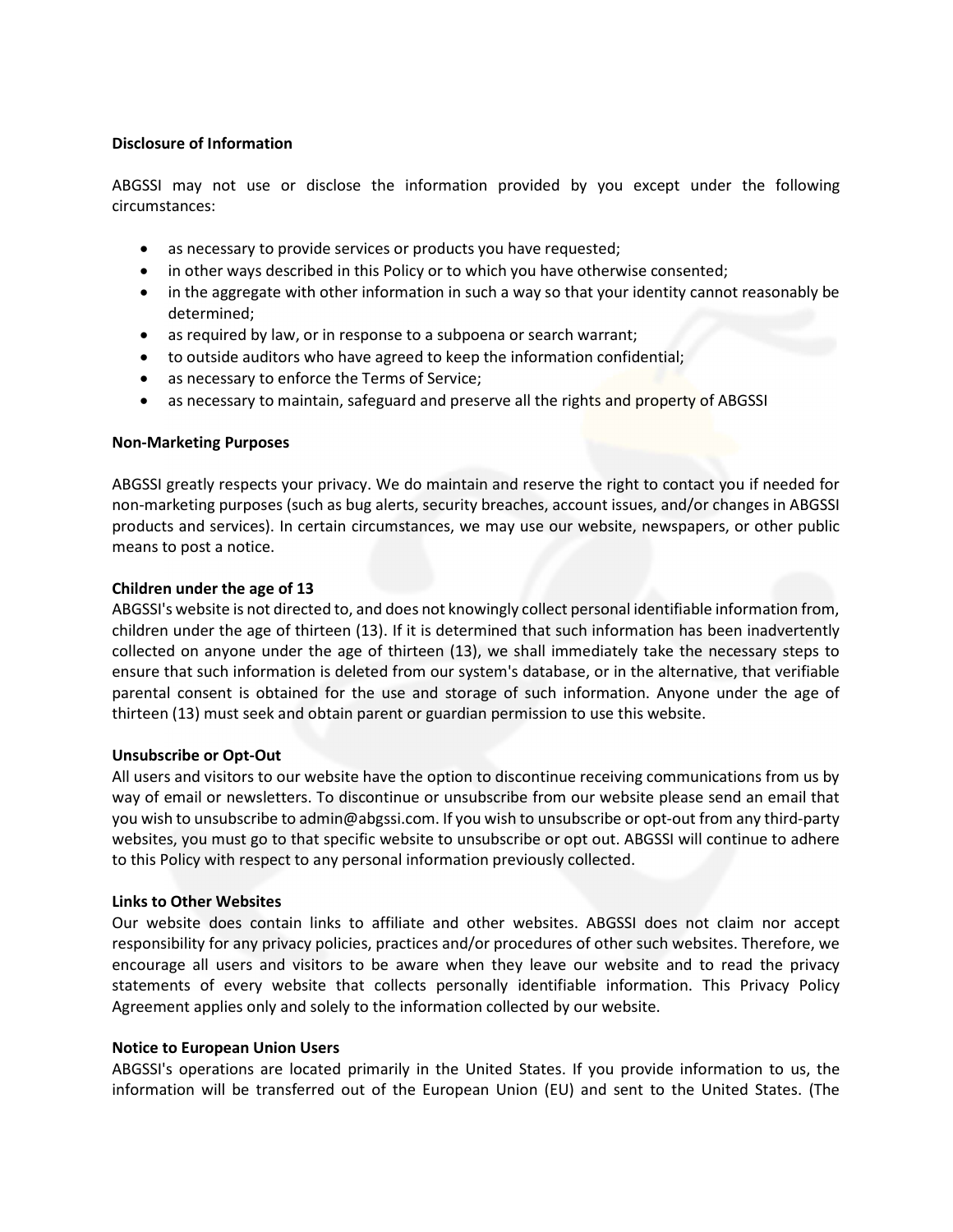adequacy decision on the EU-US Privacy became operational on August 1, 2016. This framework protects the fundamental rights of anyone in the EU whose personal data is transferred to the United States for commercial purposes. It allows the free transfer of data to companies that are certified in the US under the Privacy Shield.) By providing personal information to us, you are consenting to its storage and use as described in this Policy.

# Your Rights as a Data Subject

Under the regulations of the General Data Protection Regulation ("GDPR") of the EU you have certain rights as a Data Subject. These rights are as follows:

- The right to be informed: this means we must inform you of how we intend to use your personal data and we do this through the terms of this Policy.
- The right of access: this means you have the right to request access to the data we hold about you and we must respond to those requests within one month. You can do this by sending an email to admin@abgssi.com.
- The right to rectification: this means that if you believe some of the data we hold is incorrect, you have the right to have it corrected. You can do this by logging into your account with us, or by sending us an email with your request.
- The right to erasure: this means you can request that the information we hold be deleted, and we will comply unless we have a compelling reason not to, in which case you will be informed of same. You can do this by sending an email to admin@abgssi.com.
- The right to restrict processing: this means you can change your communication preferences or opt-out of certain communications. You can do this by sending an email to admin@abgssi.com.
- The right of data portability: this means you can obtain and use the data we hold for your own purposes without explanation. If you wish to request a copy of your information, contact us at admin@abgssi.com.
- The right to object: this means you can file a formal objection with us regarding our use of your information with regard to third parties, or its processing where our legal basis is our legitimate interest in it. To do this, please send an email to admin@abgssi.com.

In addition to the rights above, please rest assured that we will always aim to encrypt and anonymize your personal information whenever possible. We also have protocols in place in the unlikely event that we suffer a data breach and we will contact you if your personal information is ever at risk. For more details regarding our security protections see the section below or visit our website at https://abgssi.com.

# **Security**

ABGSSI takes precautions to protect your information. When you submit sensitive information via the website, your information is protected both online and offline. Whenever you submit sensitive